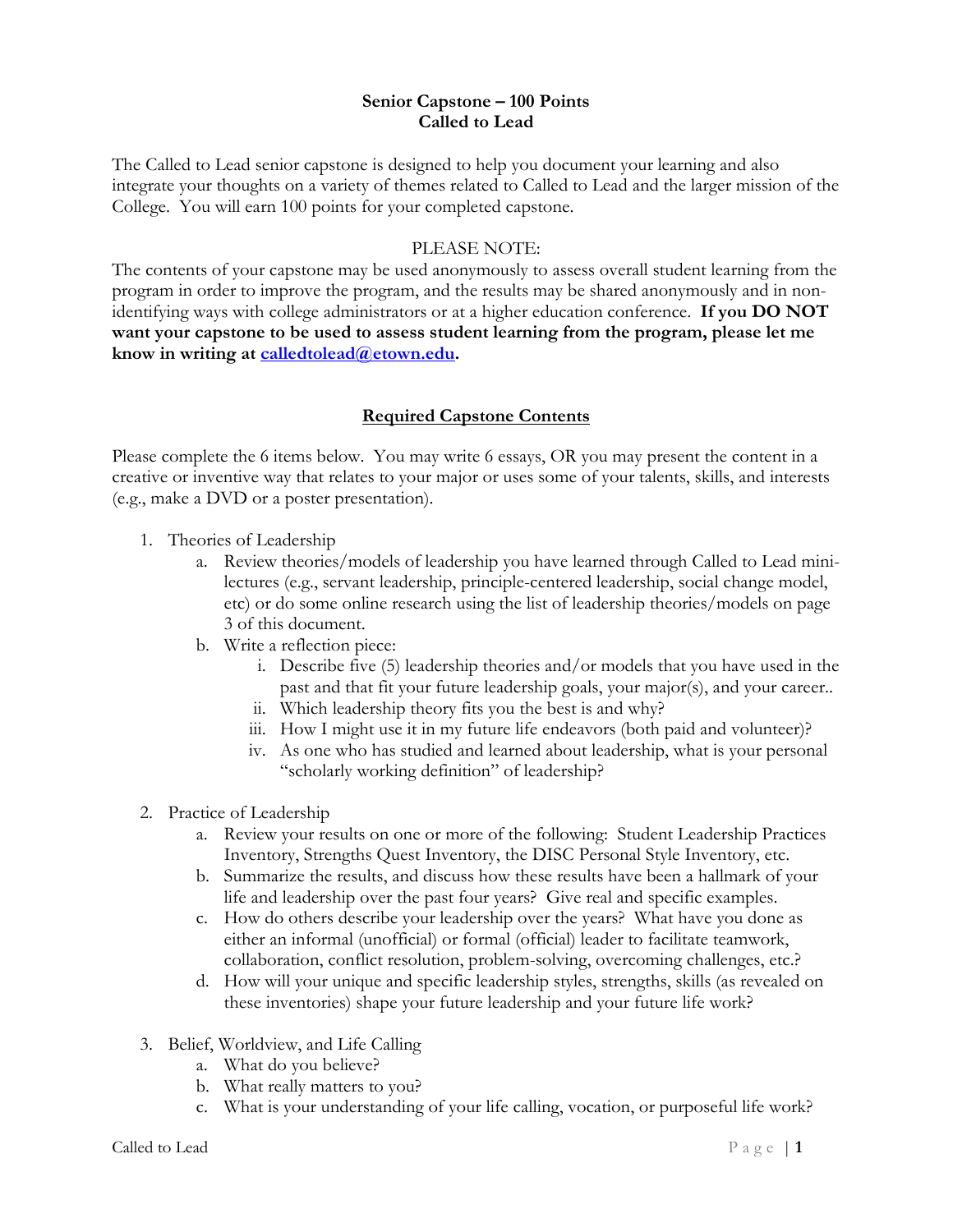- d. How has Called to Lead helped you to think about your major(s), minor(s), future plans, etc. in a different way?
- e. What are the things in life that call out for attention in the future?
- f. Where do you find peer support and mentors to think boldly and imaginatively about your future?
- 4. Education and Citizenship for the Public Good
	- a. Think about what you have you learned in your academic courses (major and in exploring the core), in your service activities, in your leadership activities, in study abroad, etc.:
		- i. What is wrong in the world? In local communities? In the field of your intended future work?
		- ii. What needs to be changed (and who needs to lead that change) to make the situation better?
		- iii. What different cultural perspectives and economic, social, and political conflicts are realities that must be dealt with?
	- b. How can you use your academic major to make a difference in society?
	- c. How will you be different as a leader because of Called to Lead?
	- d. How have you been a citizen for the public good in the last 4 years, and how will you be a citizen for the public good in the future?
- 5. Inventing a Life: Ethical Commitments, Life Work, Noble Purpose
	- a. Think about ethical living, and write an ethical code for your own life, work, and leadership. Please be creative.
	- b. What tough choices or difficult forks in the road have you faced in the last four years?
	- c. How will this ethical code help you face dilemmas or challenges you may have in the future?
	- d. What does it mean to use your education both in academic courses and extracurricular activities for noble purposes?
	- e. How do you bring the last 4 years at E-town together?
	- f. How will you continue learning after college and throughout your life?
	- g. What counts as success in your community, your country, and your world?
	- h. How will you know you have had a meaningful life and purposeful work?
- 6. Learning and Reaching Goals (Choose Option A,B, or C)
	- Option A: Name 5 things that you learned from your Called to Lead program that you are certain you did not know before you started the program. How did Called to Lead help you to learn these things? What impact do you think these 5 things will have on your future life, career, and leadership?
	- Option B: Name 5 goals that Called to Lead helped you to reach. List the 5 goals, and under each goal, write one paragraph that explains how Called to Lead helped you to reach that goal (which events, activities, relationships, conversations, people, academic courses, ideas, books, etc.)
	- Option C: Should E-town College continue to support the Called to Lead program? Why or why not? What evidence can you give from your learning and experiences?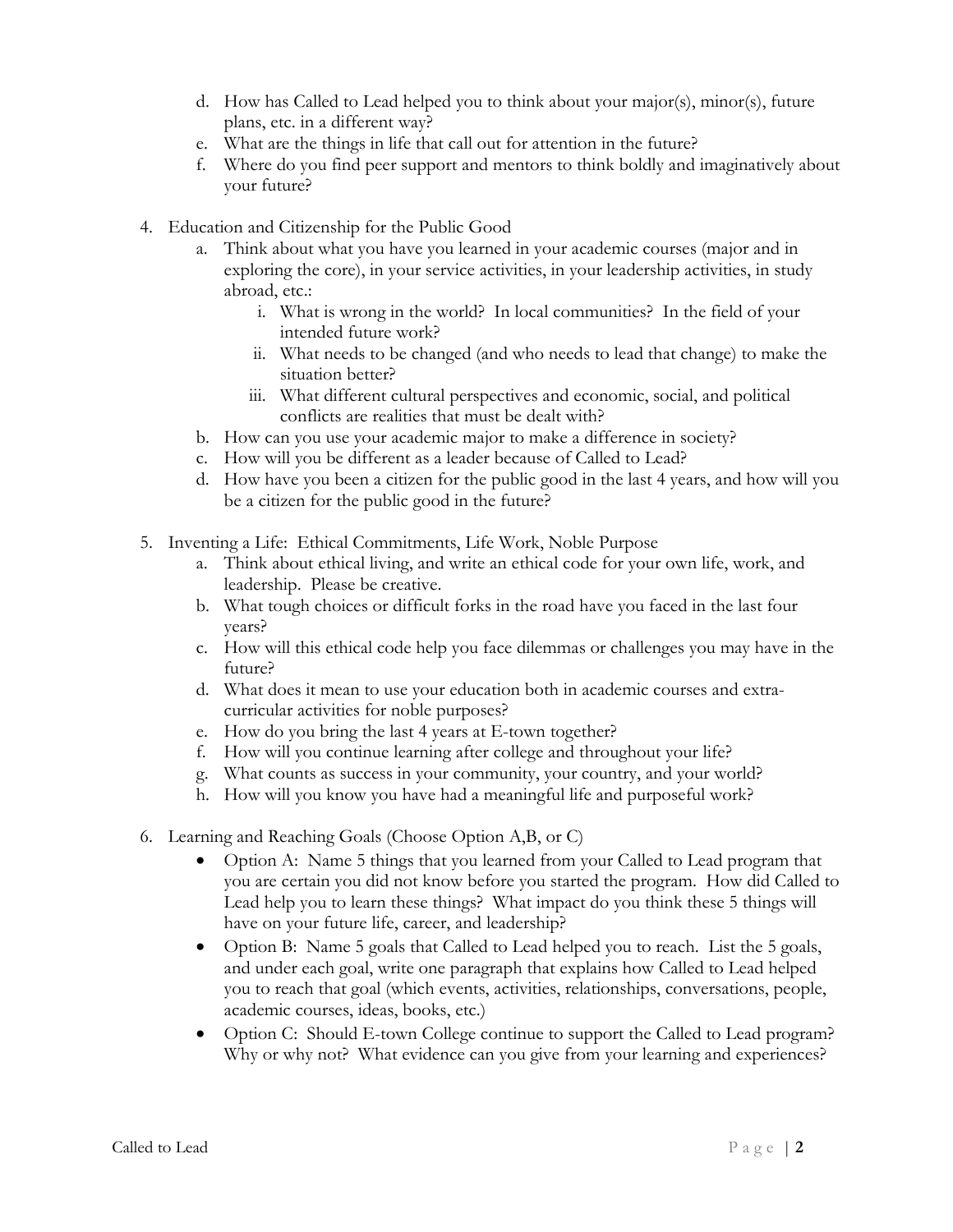# **Selected Models and Theories for Leadership**

- Trait-Based Models and Theories
	- o Character and Ethics Model Michael Josephson (and Stephen Covey)
	- o Principle-Centered Leadership Stephen Covey
	- o Servant Leadership Theory Robert Greenleaf
	- o Emotional Intelligence Model Daniel Goldman
	- o Charismatic Leadership Theory
	- o Personality Factors Model (e.g., Big-Five)
	- o Personal Style Models
- Behavioral Models/Skill-Based Theory (e.g., Leadership Challenge Model James Kouzes and Barry Posner)
- Contingency/Situational Models
	- o Fielder's Task versus Relationship Orientation
	- o Hersey & Blanchard's Situational Models
	- o Vroom-Jago's Time-Driven Leadership Model
	- o House's Path-Goal Theory of Leadership
- Transactional Model
- Transformational Leadership Theory James M. Burns
- Social Change Model Higher Education Research Institute, UCLA
- Relational Leadership Model Susan Komives, Nance Lucas, Timothy McMahon
- Authentic Leadership Development Bill George
- Visionary Theory
- Power/Influence Models and Political Theories
	- o French and Raven's Social Influence Theory
	- o See also the writings of any of the following: Plato, Aristotle, Thomas Carlyle, Machiavelli, Lao-Tzu, Gandhi
- Systems Theory Murray Bowen, Edwin Friedman, Ronald Heifetz
- Competing Values Framework
- Conflict, Problem-Solving, and Competing Values Theories
- Organizational Change Leadership Theory John Kotter
- Learning and Creativity Theories Bob Johansen, Peter Senge, Kolb Learning Model